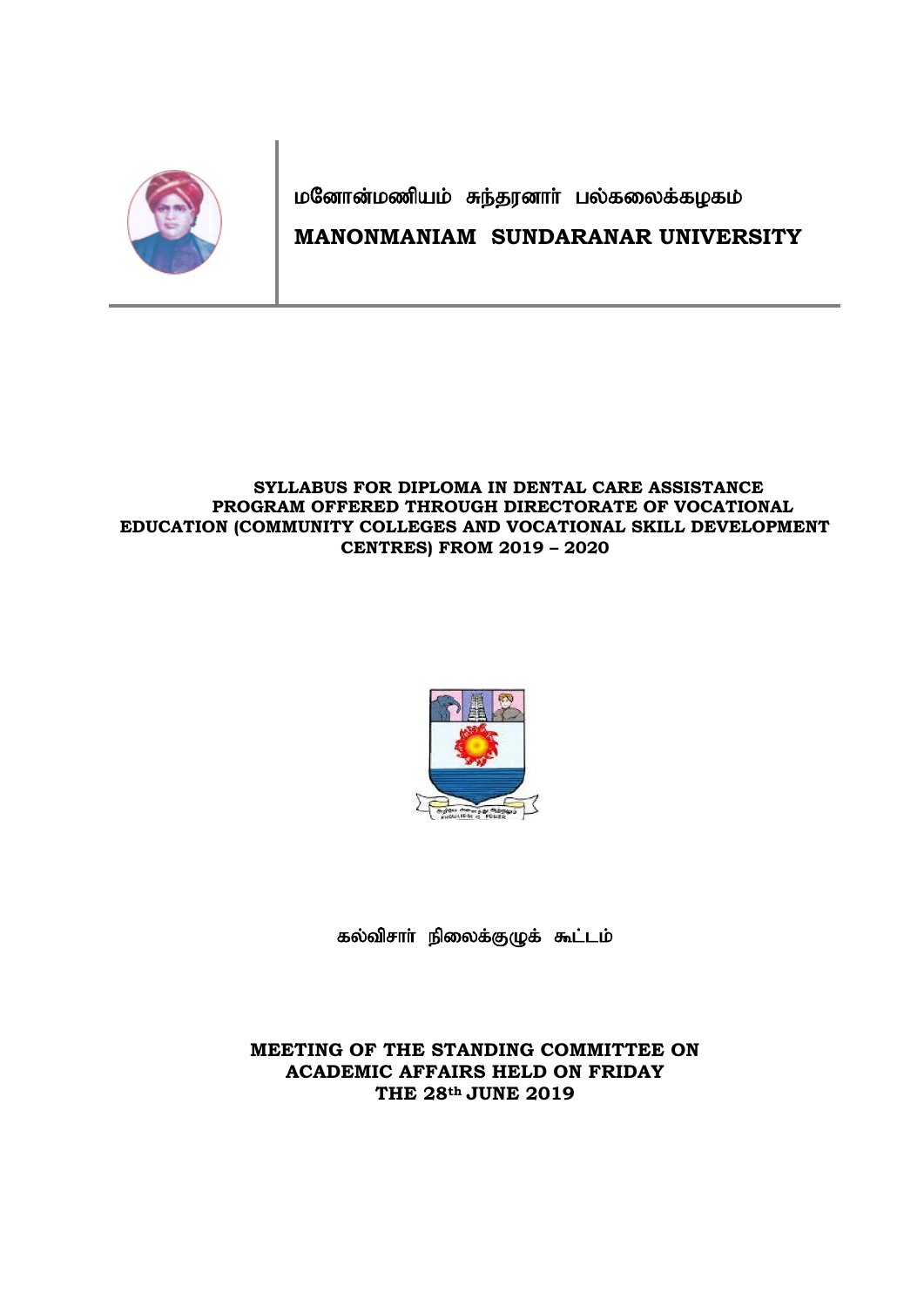### **DIPLOMA IN DENTAL CARE ASSISTANCE**

பல் நல பராமரிப்பு உதவியாளர் பட்டயம்

### **SCHEME OF EXAMINATION**

| Subject code       | <b>Title of the Course</b>                                                      | Credit         | <b>Hours</b> | Passing<br>Minimum |  |  |  |
|--------------------|---------------------------------------------------------------------------------|----------------|--------------|--------------------|--|--|--|
| <b>Semester I</b>  |                                                                                 |                |              |                    |  |  |  |
| C19DA11/E19DA01    | Introduction<br>to<br>Health<br>Care and Dental Services                        | 6              | 90           | 40/100             |  |  |  |
| C19DA12/E19DA02    | Body and Oral<br>Human<br>Structures & functions                                | 6              | 90           | 40/100             |  |  |  |
| C19DA13/E19DA03    | Various Specialities,<br>diseases, Procedures and<br>Usages of Dental materials | 6              | 90           | 40/100             |  |  |  |
| C19CE10/E19CE10    | Communicative English                                                           | 6              | 90           | 40/100             |  |  |  |
| C19DAP1/E19DAP1    | Practical I                                                                     | $\overline{4}$ | 120          | 40/100             |  |  |  |
| <b>Semester II</b> |                                                                                 |                |              |                    |  |  |  |
| C19DA21/E19DA04    | diseases &<br>Oral<br>Other<br>diseases related to Oral<br>Cavity               | 6              | 90           | 40/100             |  |  |  |
| C19DA22/E19DA05    | Biomedical<br>Waste<br>management & Infection<br>Control                        | 6              | 90           | 40/100             |  |  |  |
| C19LS23/E19LS05    | Life Skill                                                                      | 6              | 90           | 40/100             |  |  |  |
| C19DAP2/E19DAP2    | Practical II                                                                    | $\overline{4}$ | 120          | 40/100             |  |  |  |
| C19DAPW/E19DAPW    | Internship – One month                                                          | 10             | 150          | 40/100             |  |  |  |

**Eligibility for admission**: Pass in 10<sup>th</sup>std examination conducted by the Govt. of Tamil Nadu Board of Secondary Education, Government of Tamil Nadu or any other equivalent examination.

**Examination**: Passing Minimum for each Course is 40%. Classification will be done on the basis of percentage marks of the total marks obtained in all the Courses and as given below:

40 % but less than 50 % - Third class

- 50 % but less than 60 % Second class
- 60 % and above First class

Theory Paper

Internal Marks-25 External Marks-75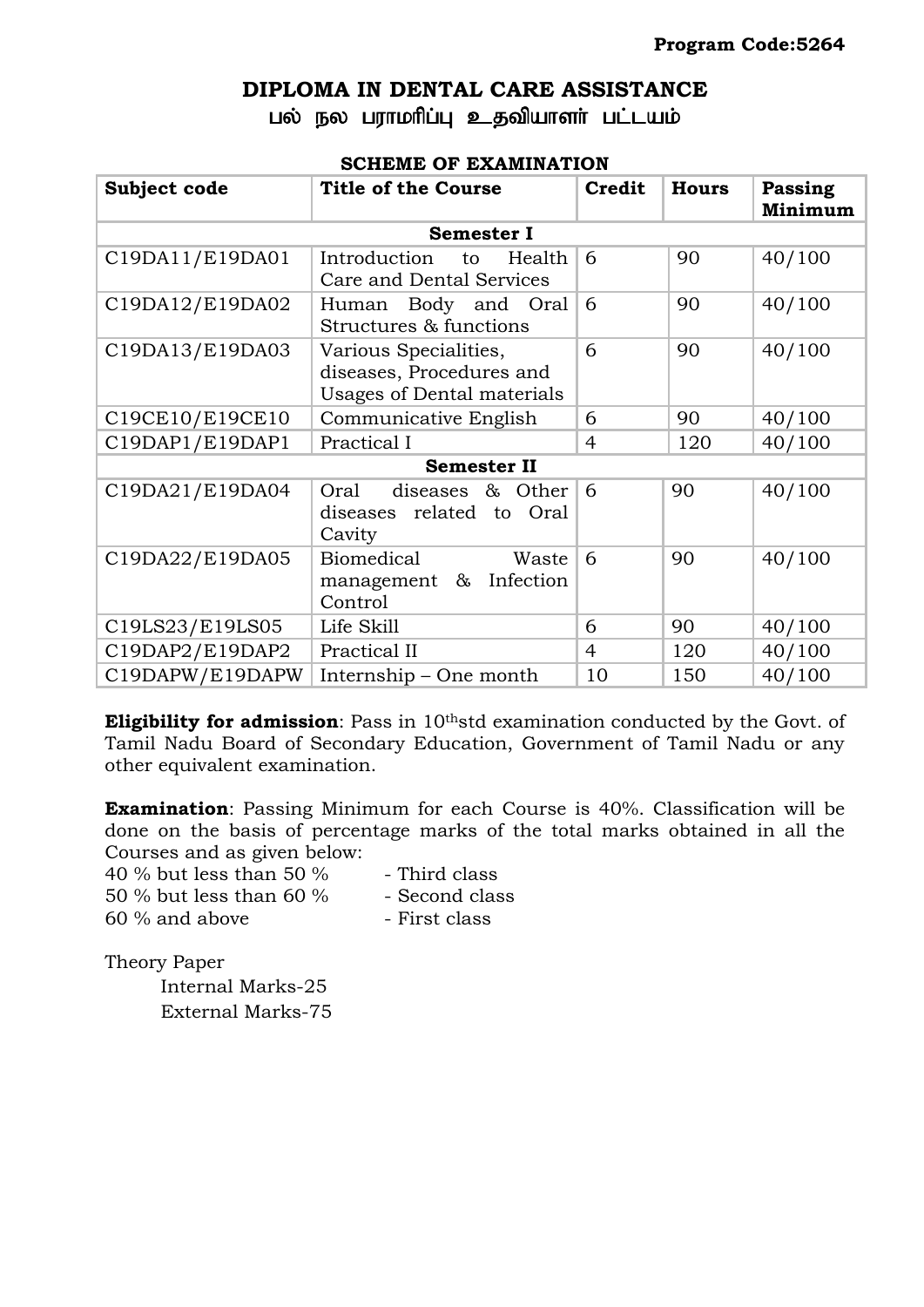### **SYLLABUS**

| DUMUSLUI I         |                |                                                                              |
|--------------------|----------------|------------------------------------------------------------------------------|
| Course I           |                | Introduction to Health Care and Dental Services                              |
| Course II          |                | Human Body and Oral Structures & functions                                   |
| Course III         | $\ddot{\cdot}$ | Various Specialities, diseases, Procedures and<br>Usages of Dental materials |
| Course IV          |                | Communicative English                                                        |
| Course V           |                | Practical I                                                                  |
| <b>Semester II</b> |                |                                                                              |
| Course VI          |                | Oral diseases & Other diseases related to Oral<br>Cavity                     |
| Course VII         | $\ddot{\cdot}$ | Biomedical Waste management & Infection Control                              |
| Course VIII        | $\ddot{\cdot}$ | Life Skill                                                                   |
| Course IX          | $\ddot{\cdot}$ | Practical II                                                                 |
| Course X           |                | Internship – One month                                                       |
|                    |                |                                                                              |

## **\*(Semester Pattern for Community College Only)**

### **Program Objectives**

**Semester I**

 To successfully equip students with the knowledge and skills required of a competent entry-level dental assistant.

**------**

- To provide quality education and training that develops each student to become a productive and responsible member of society, as well as a skilled member of the dental assistant workforce.
- To prepare students to organize, prioritize, and delegate care by communicating effectively with members of the dental team while adhering to professional standards and ethics.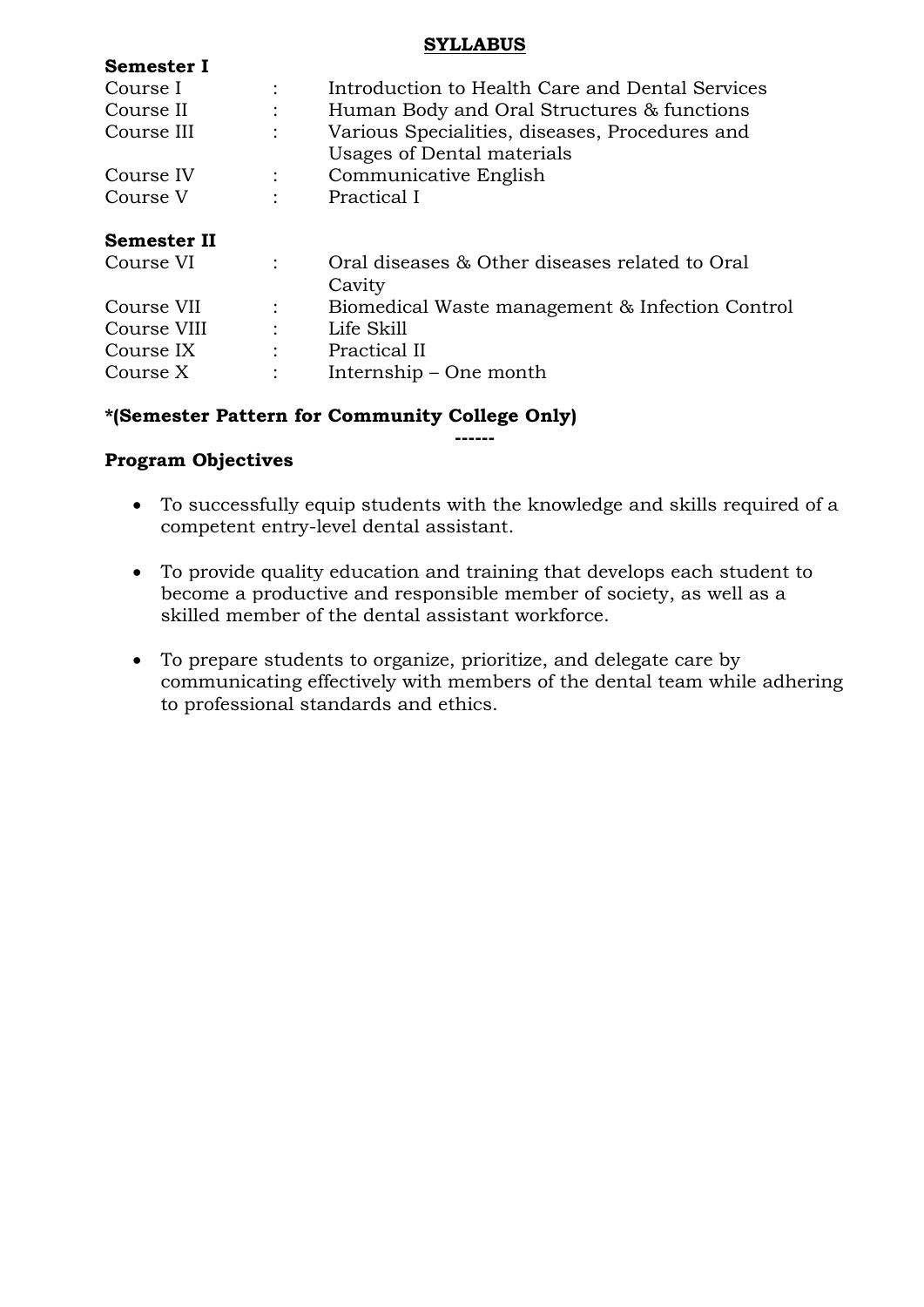### **Semester I Course I**

# (C19DA11/E19DA01)**Introduction to Health Care and Dental Services**

# **Objectives**

- Basic understanding of Health Care Service Providers(Primary, Secondary and tertiary)
- Explain the student about the role of dental team
- Basic understanding of Dental setups and facilities

# **Unit I 18 Hrs**

Introduction to Dental Care System –Understanding of Dental setup and facilities.

|                                                       | Unit II        | $18$ Hrs |
|-------------------------------------------------------|----------------|----------|
| Explanation of major Dental Equipments with functions |                |          |
|                                                       | a) Dental Unit |          |
|                                                       | b) Compressor  |          |

- c) Scaler
- d) Light cure unit etc with connection

# **Unit III 18 Hrs**

Speciality wise dental instrument and uses.

# **Unit IV 18 Hrs**

Importance of autoclaving and handling of autoclaved instruments.

# **Unit V 18 Hrs**

Observing Dental Procedures

- Robinson, Bird Essentials of Dental Assisting
- Carmen Scheller Basic Guide to Dental Instruments
- Linda Boyd Dental Instruments Guide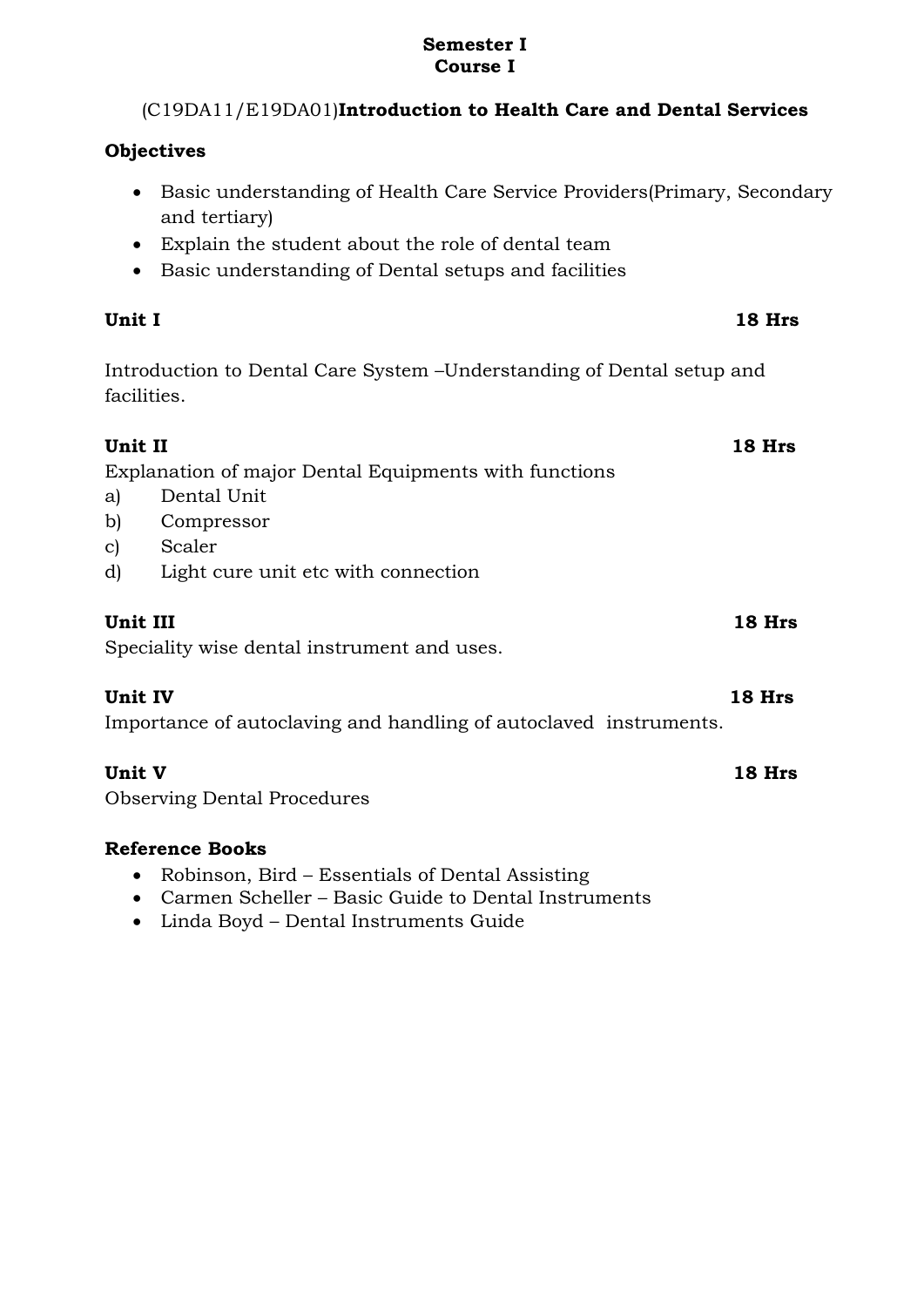## **Course II**

# (C19DA12/E19DA02)**Human Body and Oral Structures & functions Objectives**

- To make the student understand human parts/organs
- To Enable the student understand oral(mouth) structures
- To Create knowledge functions of oral cavity(mouth)

# **Unit I 18 Hrs**

General Human anatomy-structure and functions Eg) Heart, Brain, etc.

# **Unit II 18 Hrs**

Oral Cavity(mouth)structures-mandible,maxilla,lip,tongue,softpalate,muscles of mastication

# **Unit III 18 Hrs**

Functions and Composition of saliva

# **Unit IV 18 Hrs**

Understanding of eruption of deciduous and permanent teeth with knowledge on impacted teeth

# **Unit V 18 Hrs**

Function and teeth morphology

- B.D Churasia Human Anatomy
- Maji Jose Essentials of Oral Biology
- P.Sampath Kumar Dental Anatomy and Tooth Morphology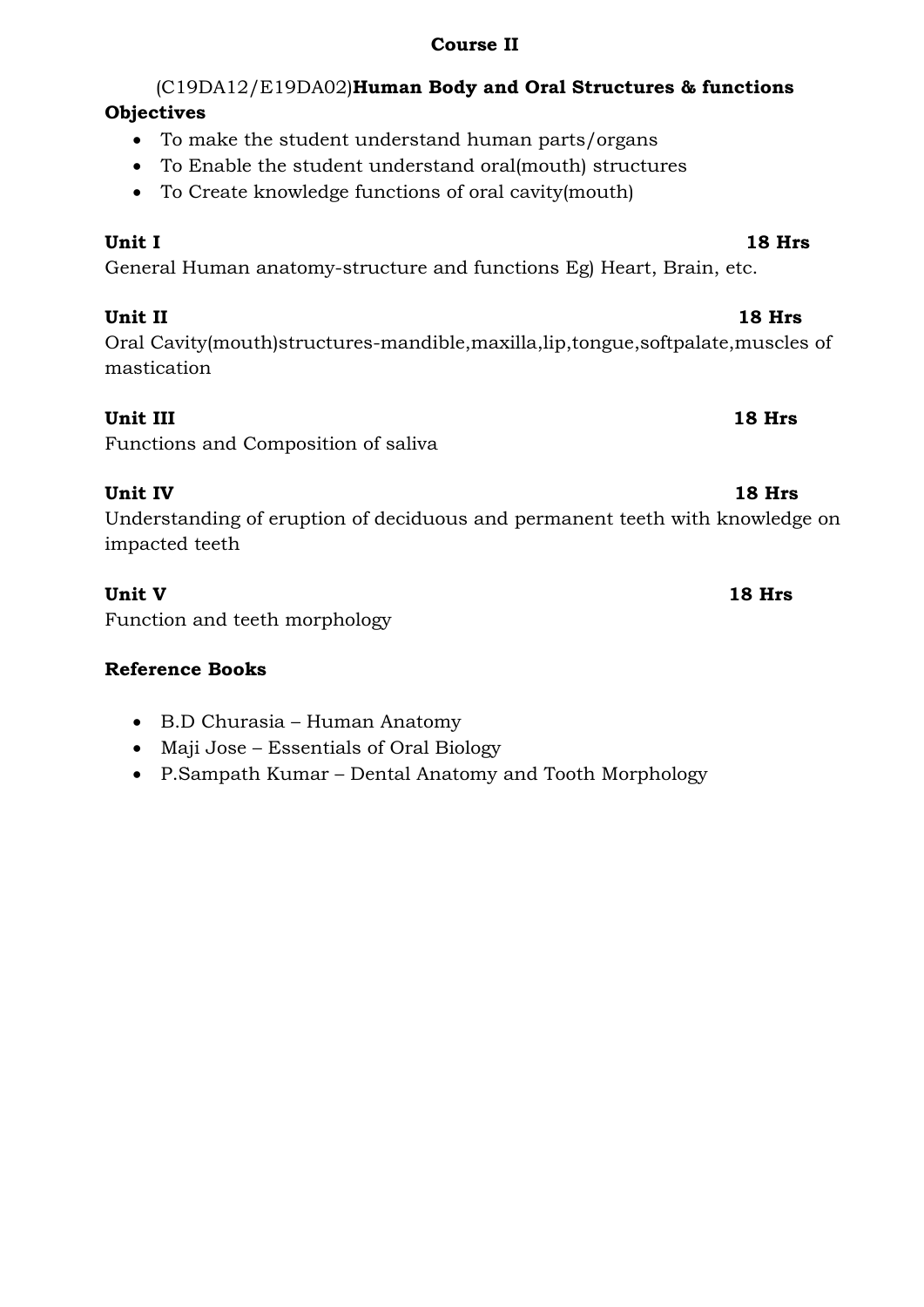# **Course III**

# (C19DA13/E19DA03)**Various Specialities, diseases, Procedures and Usages of Dental materials**

# **Objectives**

- To make the student 1 understand about all the specialities of dentistry
- Various diseases pertaing to different specialty and treatments
- Community dental programmes and screening

**Unit I 18 Hrs** Explaining about various specialities including &implantology(Both audiovisual and clinical observation).special emphasize on dental xrays.

# **Unit II 18 Hrs**

Observation of managing/doing procedures in all aspects of clinical practice. Eg) Extraction, filling, RCT, Scaling etc.

# **Unit III 18 Hrs**

Dental Materials with respect to various procedures usage and hand son training.

# **Unit IV 18 Hrs**

Emphasis on community dental programs and preventive care(at least five camps record to be submitted during practical I)

Broad knowledge about communicative skills to the patients about the procedures in the front office and before doing the procedures.

# **Reference Books**

- Pramod John R Textbook of Dental Radiology
- John J Manappallil Basic Dental Materials
- Joseph John -Preventive and Community Dentistry

# **Unit V 18 Hrs**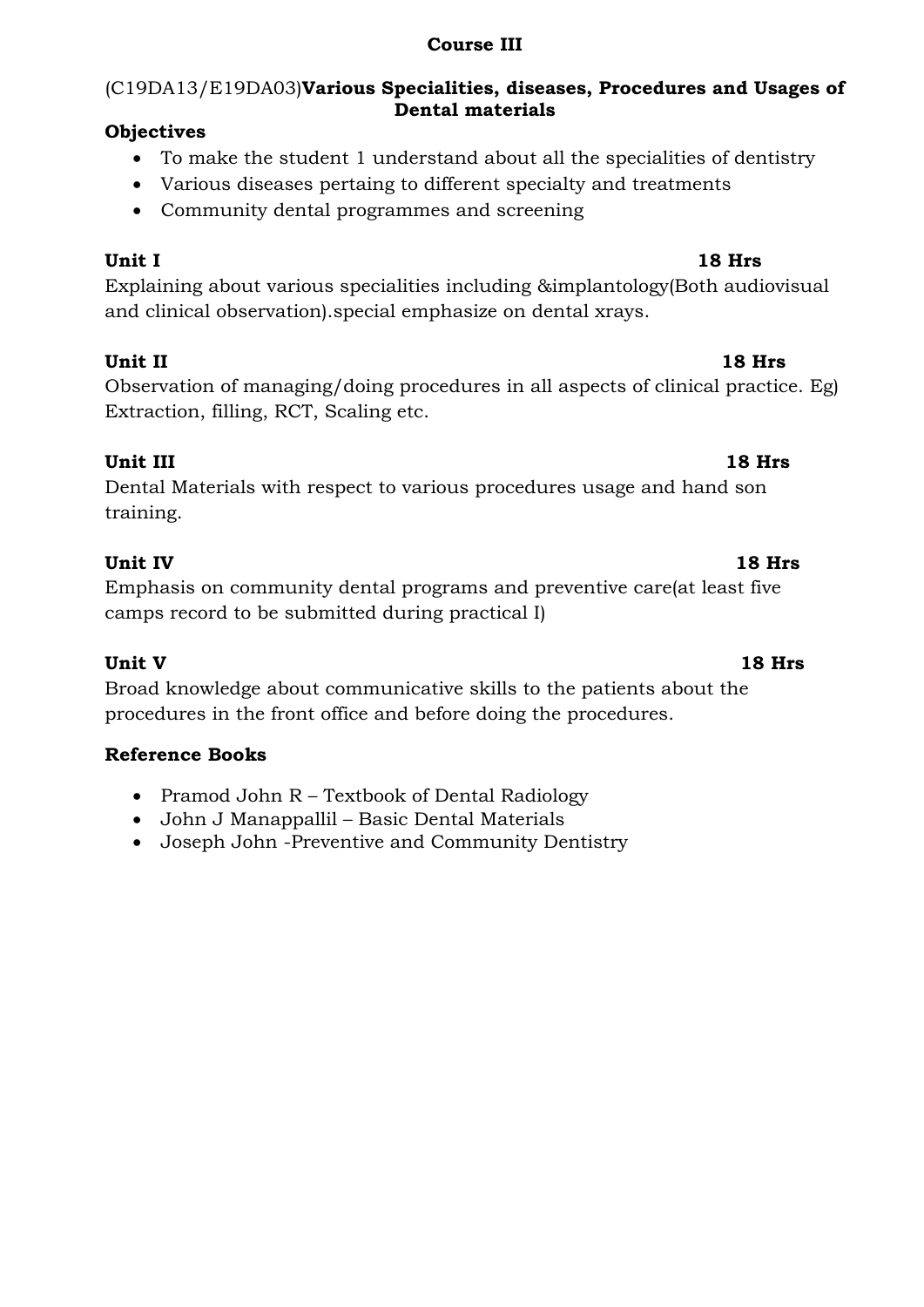### **Course IV**

# (C19CE10/E19CE10)**Communicative English**

### 1. **Basic Grammar**:

- a. Review of grammar
- b. Remedial study of grammar
- c. Simple sentence
- d. Word passive voice etc.

# 2. **Bubbling Vocabulary**:

- a. Synonyms
- b. Antonyms
- c. One work Institution

# **3. Reading and Understanding English**

- a. Comprehension passage
- b. Précis writing
- c. Developing a story from hints.

# **4. Writing English**

- a. Writing Business letters.
- b. Paragraph writing
- c. Essay writing
- d. Dialogue writing

# **5. Speaking English**

- a. Expressions used under different circumstances
- b. Phonetics

# **Reference**

- 1. V.H.Baskaran "English Made Easy"
- 2. V.H.Baskaran "English Composition Made Easy"

(Shakespeare Institute of English Studies, Chennai)

3. N.Krishnaswamy – "Teaching English Grammar"

(T.R.Publication, Chennai)

- 4. "Life Skill" P.Ravi, S.Prabakar and T.TamzilChelvam,
- M.S.University, Tirunelveli.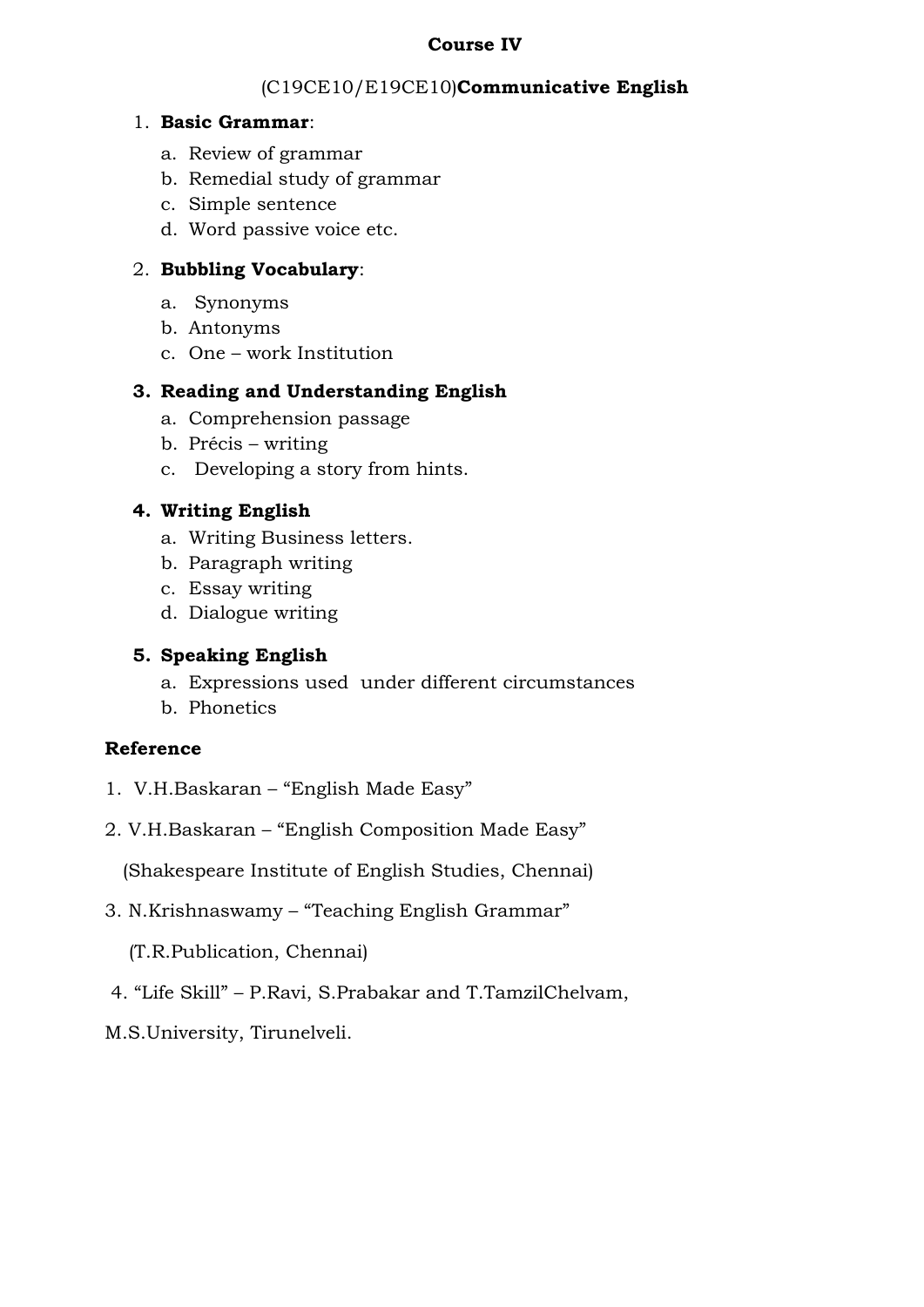### **Course V** (C19DAP1/E19DAP1)**Practical I**

1. Explaining about the functions of various attachments of dental unit, Compressor, Light cure unit, scaler, autoclave, etc. 2 equipments X 20 =40 marks (Identifying the equipment, functions, various attachments, autoclaving)

2. Spotters Identifying the instrument & one use to be return instrument/material X 3= 30 marks

3.Viva voce 30 marks-relevant to first semester subjects.

### **Semester II Course VI**

# (C19DA21/E19DA04)**Oral diseases & Other diseases related to Oral Cavity**

# **Objectives**

- To understanding general acute and chronic diseases
- To understanding Exclusive mouth diseases(Oral)
- To understanding Precautions taken before/during dental treatment for patients suffering from general ailments.

## **Unit I 18 Hrs**

General/systemic diseases Eg.) diabetes, hypertension, cardiac problems etc.(at least 15 diseases to be known)

# **Unit II 18 Hrs**

Diseases of teeth (Hard tissues) including caries(cavities),gums (periodontis), malalligned teeth etc.

# **Unit III 18 Hrs**

Diseases of soft tissues- alcers, swellings, red/white lesions of tongue, lip, soft palate, floor of the mouth.

# **Unit IV 18 Hrs**

Instruments to be kept available for various dental procedures

# **Unit V 18Hrs**

Precautions to be taken before dental procedures for medically compromised patients

- S N Chugh Textbook of Clinical Medicine for Dental Students
- Swapan Kumar Purkait Essentials of Oral Pathology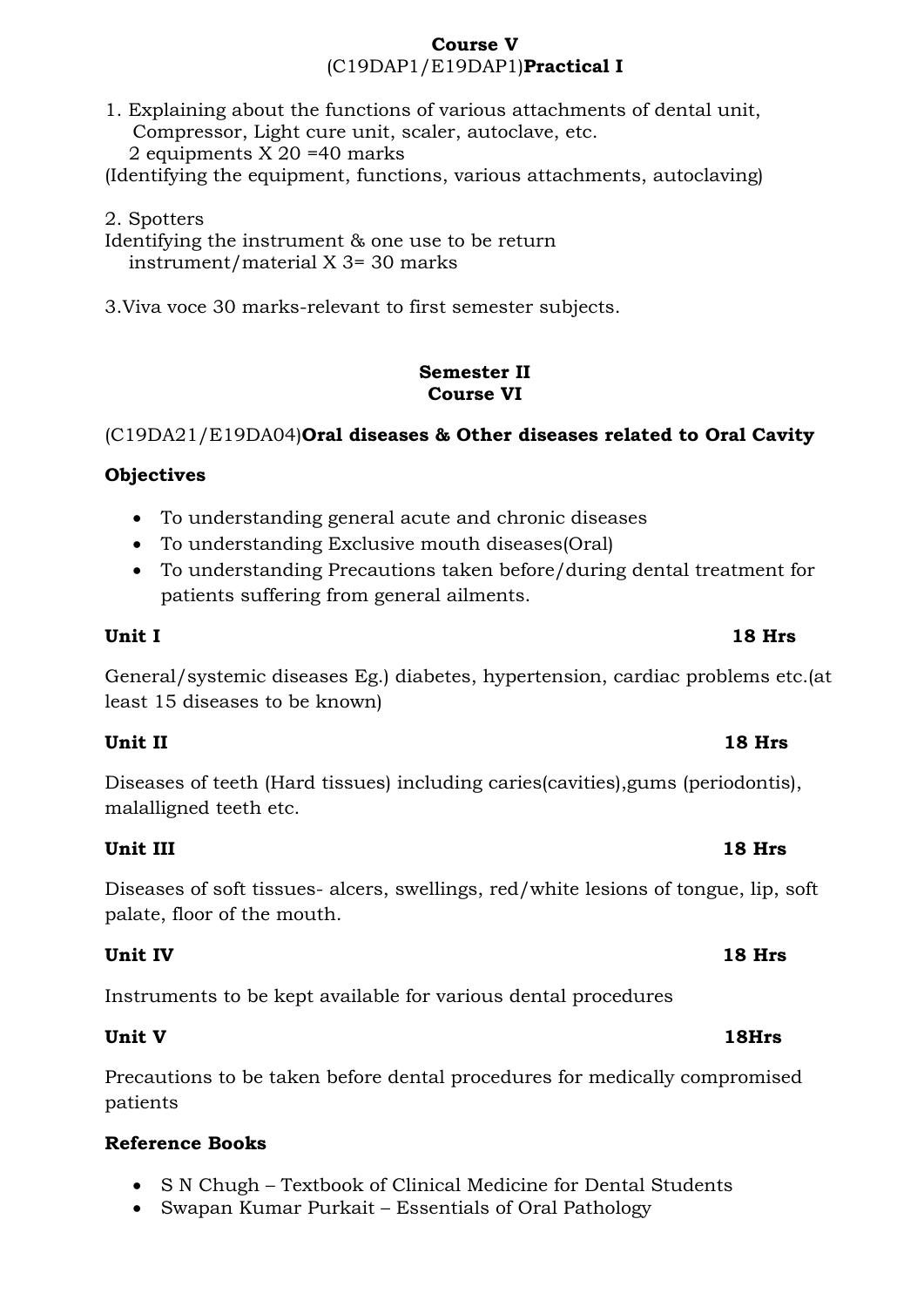# **Course VII**

# (C19DA22/E19DA05)**Biomedical Waste management & Infection Control**

# **Objectives**

- To create knowledge of hazardous materials used in dental practice
- Understanding of infectious oral diseases
- Disposal of Biomedical wastes in dental clincs

**Unit I 18 Hrs**

Types & Handling Methods: Categories of Bio-Medical Wastes-Handling BMW Safely

**Unit II 18 Hrs**

Segregating & Disposal: Color Coding -Types of Containers-Collection of BMW & Transportation

# **Unit III** 18 Hrs

Type of Infections: Understanding HIV & Hepatitis-Hospital Borne Infections-TB, Measles, Mumps& Rubella-Blood Borne, Body Fluids & Pick Infections

# **Unit IV 18 Hrs**

Sterilization:

Cleaning of Instruments-Spread of Infections-Infection Control Factors-Different Types of Sterilizations-Operatory Preparation

# **Unit V 18 Hrs**

Protection Methods: Precautionary Measures-Using Protective Accessories Vaccinations, Hand Washing-Disinfection-Disposables

- Anantpreet Singh, Sukhjit Kaur Biomedical Waste Disposal
- D B Acharya Practical Handbook on Hospital Waste Management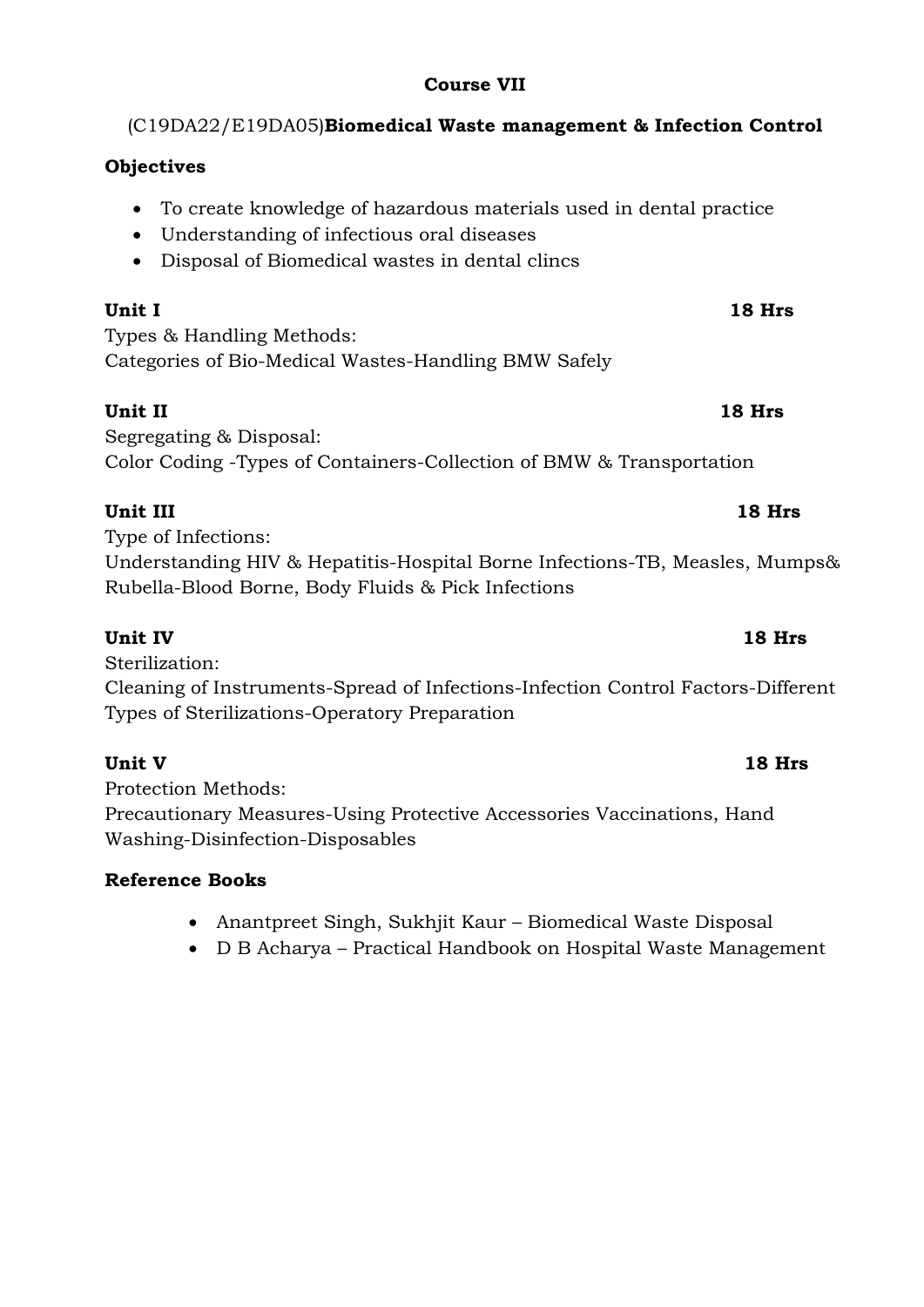# **Course VIII**

## (C19LS23/E19LS05)**Life Skill**

## I Life Coping or adjustment

- (a) External and internal influence in one's life
- (b) Process of coping or adjustment
- (c) Coping with physical change and sexuality
- (d) Coping with stress, shyness, fear, anger far live and criticism.

## II Attitude

- (a) Attitude
- (b) Self acceptance, self esteem and self actualization
- (c) Positive thinking

## III Problem Solving

- (a) Goal Setting
- (b) Decision Making
- (c) Time Management and stress Management.

## IV Computers

- (a) Introduction to Computers
- (b) M.S.Office
- (c) Power Point

### V Internet

- (a) Introduction to internet
- (b)  $E$  mail
- (c) Browsing

### **References**

- 1) Life Skill Programme course I & II by Dr. Xavier Alphona MCRDCE Publications. R.K.Mutt Road, Chennai – 28
- 2) ஆளுமை பண்பு வளர்த்தல் மற்றும் தகவல் தொடர்பு by M.Selvaraj Community College, Palayamkottai
- 3) "Life Skill" –P.Ravi, S.Prabahar &T.Tamil Chelvam, M.S. University, Tirunelveli